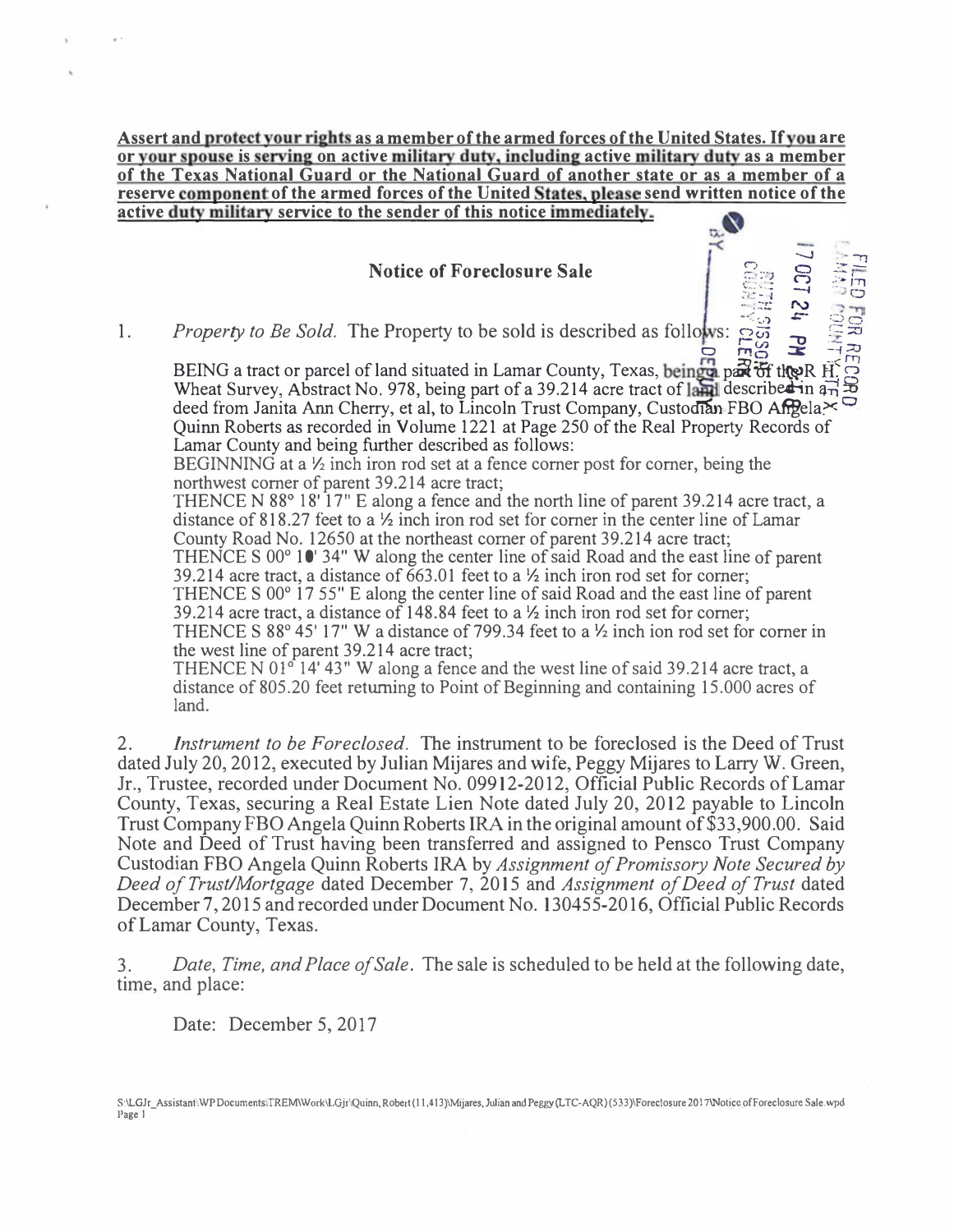- Time: The sale will begin no earlier than 10:00 a.m. or no later than three hours thereafter. The sale will be completed by no later than 1 :00 p.m.
- Place: Lamar County Courthouse in Paris, Texas, at the following location: In the area of such Courthouse designated by the Lamar County Commissioners' Court as the area where foreclosure sales shall take place, or, if no such are has been designated, then the east foyer inside the first floor east entrance to the Lamar County Courthouse at 119 North Main Street, Paris, Lamar County, Texas.

The Deed of Trust permits the Beneficiary to postpone, withdraw, or reschedule the sale for another day. In that case, the Trustee or Substitute Trustee under the Deed of Trust need not appear at the date, time, and place of a scheduled sale to announce the postponement, withdrawal, or rescheduling. Notice of the date of any rescheduled foreclosure sale will be reposted and refiled in accordance with the posting and filing requirements of the Texas Property Code. The reposting or refiling may be after the date originally scheduled for this sale.

4. Terms of Sale. The sale will be conducted as a public auction to the highest bidder for cash, subject to the provisions of the Deed of Trust permitting the Beneficiary thereunder to have the bid credited to the Note up to the amount of the unpaid debt secured by the Deed of Trust at the time of sale.

Those desiring to purchase the Property will need to demonstrate their ability to pay their bid immediately in cash if their bid is accepted.

The sale will be made expressly subject to any title matters set forth in the Deed of Trust, but prospective bidders are reminded that by law the sale will necessarily be made subject to all prior matters of record affecting the Property, if any, to the extent that they remain in force and effect and have not been subordinated to the Deed of Trust. The sale shall not cover any part of the Property that has been released of public record from the lien of the Deed of Trust. Prospective bidders are strongly urged to examine the applicable Property records to determine the nature and extent of such matters, if any.

Pursuant to the Deed ofTrust, the Beneficiary has the right to direct the Trustee to sell the Property in one or more parcels and/or to sell all or only part of the Property.

Pursuant to Section 51.009 of the Texas Property Code, the Property will be sold in "as is, where is" condition, without any express or implied warranties, except as to the warranties of title (if any) provided for under the Deed of Trust. Prospective bidders are advised to conduct an independent investigation of the nature and physical condition of the Property.

Pursuant to Section 51.0075 of the Texas Property Code, the Trustee reserves the right to set further reasonable conditions for conducting the sale. Any such further conditions shall be announced before bidding is opened for the first sale of the day held by the Trustee or any Substitute Trustee.

S:\LGJr \_Assistant\WP Documents\TREM\ Work\LGjr\Quinn, Roben (11,413)\Mijares, Julian and Peggy (LTC-AQR) (533)\Foreclosure 2017\Notice offoreclosurc Sale. wpd Page 2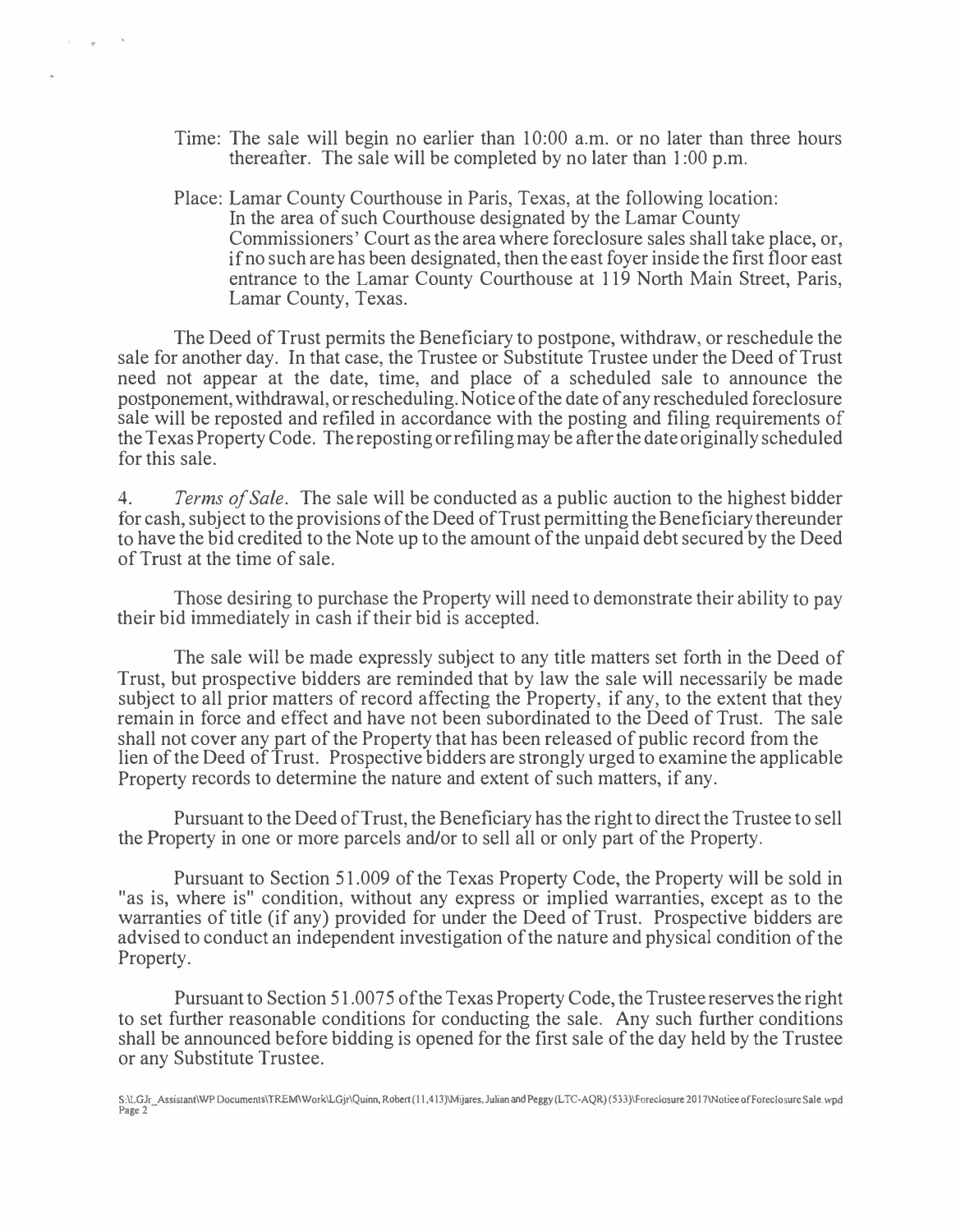5. Type of Sale. The sale is a nonjudicial deed-of-trust lien and security interest foreclosure sale being conducted pursuant to the power of sale granted by the Deed of Trust dated July 20, 2012, executed by Julian Mijares and wife, Peggy Mijares, recorded under Document No. 09912-2012, Official Public Records of Lamar County, Texas and transferred and assigned to Pensco Trust Company Custodian FBO Angela Quinn Roberts IRA by Assignment of Deed of Trust dated December 7, 2015 and recorded under Document No. 130455-2016, Official Public Records of Lamar County, Texas.

The real Property and personal Property encumbered by the Deed of Trust will be sold at the sale in accordance with the provisions of the Deed of Trust and as permitted by Section 9.604(a) of the Texas Business and Commerce Code.

6. Obligations Secured. The Deed of Trust provides that it secures the payment of the indebtednesses and obligations therein described (collectively, the "Obligations") including but not limited to (a) Real Estate Lien Note in the original principal amount of \$33,900.00, executed by Julian Mijares and wife, Peggy Mijares, and payable to the order of Lincoln Trust Company FBO Angela Quinn Roberts IRA ("Note"), and (b) all renewals and extensions of the Note; and (c) any and all present and future indebtednesses of Julian Mijares and wife, Peggy Mijares. Pensco Trust Company, Custodian FBO Angela Quinn Roberts IRA is the current holder of the Obligations and is the Beneficiary under the Deed of Trust.

As of October 24, 2017, there was owed the amount of\$36,945.56 on the Note, being principal, interest, attorney fees and late fees in the following amounts: \$32,865.68 of principal and \$3,184.36 ofinterest, \$320.52 oflate fees and \$575.00 attorney fees. The Note is bearing interest at the rate of \$8.77 per day thereafter.

Questions concerning the sale may be directed to the undersigned or to the Beneficiary, Pensco Trust Company, Custodian FBO Angela Quinn Roberts IRA, c/o Michael A. Roberts, 1705 Meadowview Road, Commerce, Texas 75428.

If you are a debtor in a bankruptcy proceeding subject to the provisions of the United States Bankruptcy Code (Title 11 of the United States Code) you should promptly notify the Trustee and the Beneficiary at the addresses set forth in this Notice. If you provide the Trustee with the Bankruptcy Case Number, no further action will be taken to enforce the lien described in this Notice. In addition, all of Beneficiary's claims, demands, and accruals regarding the Obligations as defined in this Notice, whenever made, and whether for principal, interest, or otherwise, are intended to comply in all respects, both independently and collectively, with all applicable usury laws, and are accordingly limited so that all applicable usury laws are not violated.

7. Default and Request to Act. Default has occurred under the Deed of Trust, and the Beneficiary has requested me, as Trustee, to conduct this sale. Notice is given that before the sale the Beneficiary may appoint another person substitute Trustee to conduct the sale.